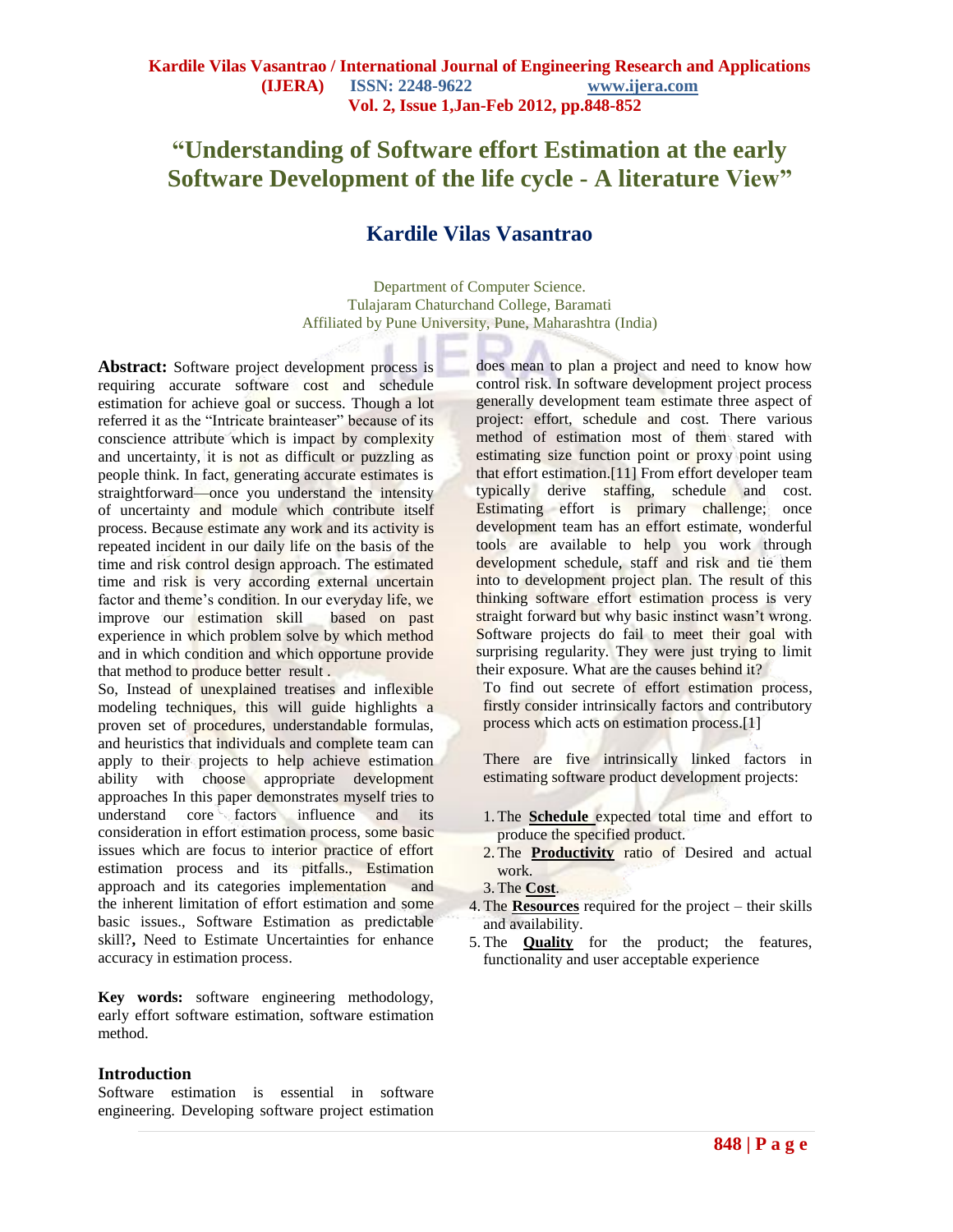

In general terms, Development team is trying setting a "Goal." In project management, the general assumption is developer can set any one of the five factors as a target for a project, the other four factors to where they need to go to reach the goal.[1]

But in fact, when development team set more than one factor as fixed it generate an almost impossible pressure among the remaining factors that is strong cause to project will fail to meet its goals. It begins with superior of intentions, but with two or more factors fixed, any change in circumstances during the project creates an imbalance that cannot be corrected with the remaining factors.<sup>[1]</sup>



Fig : 2 Scope of Project development process practically

The question is why does this thing take place? And if such things take place and these cause to project failure, then we must think about some basic issue of effort estimation which will make estimation is critical and crucial .this motivate to think about each of the factors individually and the impact they have on the project.

#### **Section – II Basic Issues which are focus to interior practice of effort estimation and its pitfall**

In the project's life cycle there is no any facility where take past experience or track and understand where we under or overestimated so you can do better the next time? On Software Effort Estimation's various review of surveys is concluded themselves in the overruns root causes, which are might be complex, the data is not reliable always, and those responding to the surveys may have a tendency to over report causes that lie outside of their responsibility for example, customer-related causes. [2] Very often one factor become cause of project failures so it require focus on factors such as schedule, unclear or undefined or changeable requirement, change in technology, unavailability of resources, manpower and policy problem which leads to overrun the project but with that development team must focus on its control which is customer requirement though customer requirement in changeable from development team must adopt such policy which is sustain in such situation.[3]

The literature lists several common causes for overruns:

- Incomplete or unclear requirements Specification,
- In Changeable situation failing to adjust schedules
- It is failed to setting overly aggressive development schedules
- Due to Insufficient enough people or equipment.

These reasons are rather generic. In my view, the primary causes of software project overruns are:

- Due to lack of training and education.
- Undefined, Incomplete, Unclear, changing, and creeping requirements.
- Due to confusion of the desired schedule/effort target with the estimate.
- Due to confusion situation and Hope-based planning.
- User acceptable Quality surprise.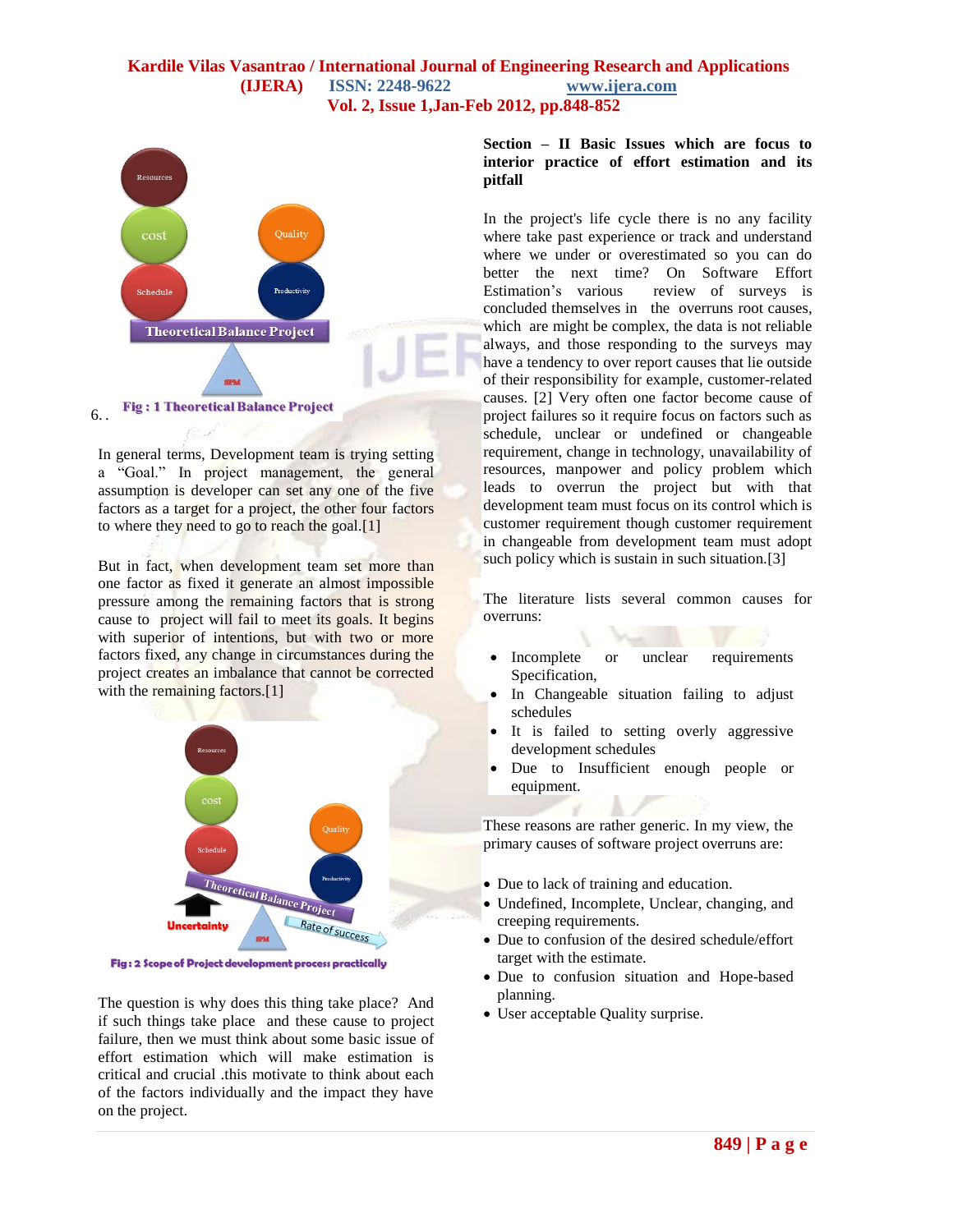#### **Section – III Software effort Estimation approaches and its classification with suitable opportune for implementation**

Software estimation approaches are categories many ways. (Modified original By the Software development effort estimation From Wikipedia, the free encyclopedia e*n.wikipedia.org/wiki/ Software\_ development \_effort\_estimation last access 3 jan 2011)*

The top level categories are the following:

- Expert estimation: In this step estimation is formed on the basis of processes judgment.
- Formal estimation model: In this step estimation formed on the basis of mechanical processes, (the use of formula derived from historical data.)
- Combination-based estimation: In this step estimation is formed on the basis of judgmental or mechanical combination of estimates from different sources.

Below are examples of estimation approaches and its suitable opportune within each category.

Table 1. : Categories estimation process and its **Implementation** 

(Modified Original table By the Software development effort estimation From Wikipedia, the free encyclopedia.

(*en.wikipedia.org/wiki/*

*Software\_development\_effort\_estimation last access 3 jan 2011),[13,14]*

| Categor<br>y                   | <b>Suitable</b><br>opportune<br><b>Estimation</b><br>approach | <b>Suitable</b><br>implementation<br>of estimation<br>approach                                                                                    |
|--------------------------------|---------------------------------------------------------------|---------------------------------------------------------------------------------------------------------------------------------------------------|
| Formal<br>estimatio<br>n model | Analogy-<br>based<br>estimation<br>Parametric<br>models       | ANGEL,<br><b>Weighted Micro</b><br><b>Function Points</b><br>COCOMO.<br>SLIM, SEER-<br><b>SEM</b>                                                 |
|                                | Size-based<br>estimation<br>model                             | <b>Function Point</b><br>Analysis, Use<br>Case Analysis,<br>SSU (Software<br>Size Unit), Story<br>points-based<br>estimation in<br>Agile software |

|                                             |                           | development                                                                                     |
|---------------------------------------------|---------------------------|-------------------------------------------------------------------------------------------------|
| Expert<br>estimatio<br>n                    | Group<br>estimation       | Planning poker,<br>Wideband Delphi                                                              |
| Combina<br>tion-<br>based<br>estimatio<br>n | Mechanical<br>combination | Average of an<br>analogy-based and<br>a Work<br>hreakdown<br>structure-based<br>effort estimate |
|                                             | Judgmental<br>combination | Expert judgment<br>hased on<br>estimates from a<br>parametric model<br>and group<br>estimation  |
|                                             |                           |                                                                                                 |

Regarding to software estimation methodology, tools and exist model have lot of documentation are available. Most of them for effort estimation and some of themes for cost estimation. Most of method utilizes analytical formula which is based project characteristics such as project size, domain, and complexity and development methodology and cost driver.

Preliminary the methodology and tools have base on data from past project experience .Development teams researcher and engineer analyze existing project scenario and formalize some formula and equation which are matched the data point. From that formula or equation no one totally accurate with past experience or not to be developers predication for the new project .so development team focus on predication of effort not to formula or equation base assumption. Effort is combination of plan and methodology of work for completion. Because development team estimates the same project using the different estimation methodologies and models. Their results vary widely, depending on their definition of the project, their assumptions, and the models used. Designer should choose complementary methods with different biases so we must consider the contributory the methods and what the strength and weakness of these methodologies.

#### **Section – IV Available software development methodology's classification and its suitable opportune.**

In the early stage of software life cycle project manager are inefficient to estimate the effort, schedule, cost estimation and its development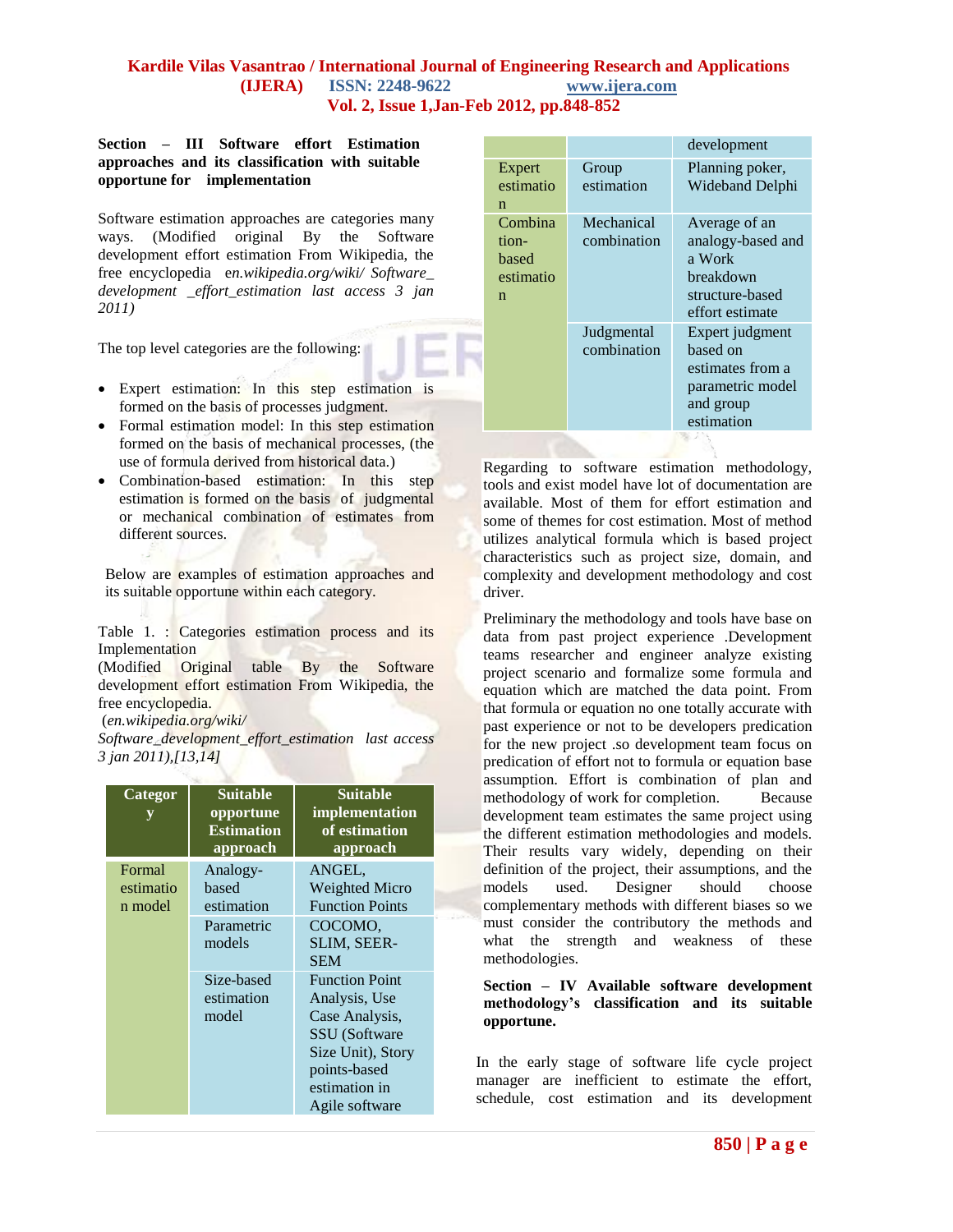approach .This in turn, confuses the manager to bid effectively on software project and choose incorrect development approach. That will directly effect on productivity cycle and increase level of uncertainty. Plan driven (Traditional) software development methodology is inefficient to high level of uncertainty as contrasts [4,5,7,9]



Practice driven (Modern/Agile) software development methodology is very efficient in high level of Uncertainty but it is suitable short project. For this becomes a strong cause of project failure.[5,6,7,8,9] So to avoid such problem if we know level and sources of uncertainty in model design, It will directive the developer to design accurate software cost and schedule estimation.



Fig 4: Process Steps of a Practice driven-project

In such situation development practitioner and Organization and company has confuse for which approach is abandoning or which adopting because of the strength and weaknesses which will force to learner for accept

#### *"Technology never fail it will failure to produce best result due to opponent opportune."*

In other hand if we provide to suitable opportune for technology when we estimate then it will give best result and trying to reduce futurity so in estimation process if estimator choose the design approach as per uncertainty.

## **Section –V: Software Estimation as predictable skill ?**

The available methodologies and methods, if we have such a great toll in our hand then why are the estimation results so ragged? In some respects, the new question rise to Is software estimation is an science process or not. [11] To find out the answer we must consider those circumstances where estimation is not as difficult or puzzling. In fact, generating accurate estimates is straightforward once you understand the intensity of uncertainty and module which contribute itself process. Because estimate any work and its activity is repeated incident in our daily life. We try to estimate our plan on the time and risk control design approach. The estimated time and risk is very according external uncertain factor and theme's condition. In our everyday life, we enhance our estimation based on past experience in which problem solve by which method and in which condition and which opportune provide that method to produce better result .

So, Instead of unexplained treatises and inflexible modeling techniques, this will guide highlights a proven set of procedures, understandable formulas, and heuristics that individuals and complete team can apply to their projects to help achieve estimation ability with choose appropriate development approaches. [15]

Due to incomplete and unclear requirement at the early stage of software life cycle project manager are inefficient to estimate the effort, schedule, cost estimation and its development approach .This in turn, confuses the manager to bid effectively on software project and choose incorrect development approach. That will directly effect on productivity cycle and increase level of uncertainty. This becomes a strong cause of project failure. So to avoid such problem if we know level and sources of uncertainty in model design, It will directive the developer to choose and design accurate software development methodology and then It is very straight to estimate cost and schedule estimation.

#### **Section – VI Need to Estimate Uncertainties for enhance accuracy in estimation process**

Process of estimation is probabilistic and communicates them appropriately. Every project have some uncertainties so estimates are typically the 50-percent view, means It will be probably under or over budget or may accurate. (Unfortunately, Parkinson's Law, which states that work expands to meet the time available, holds for software projects. So, this 50-percent view says we'll be on budget 50 percent of the time and over budget the other 50 percent.) [11]